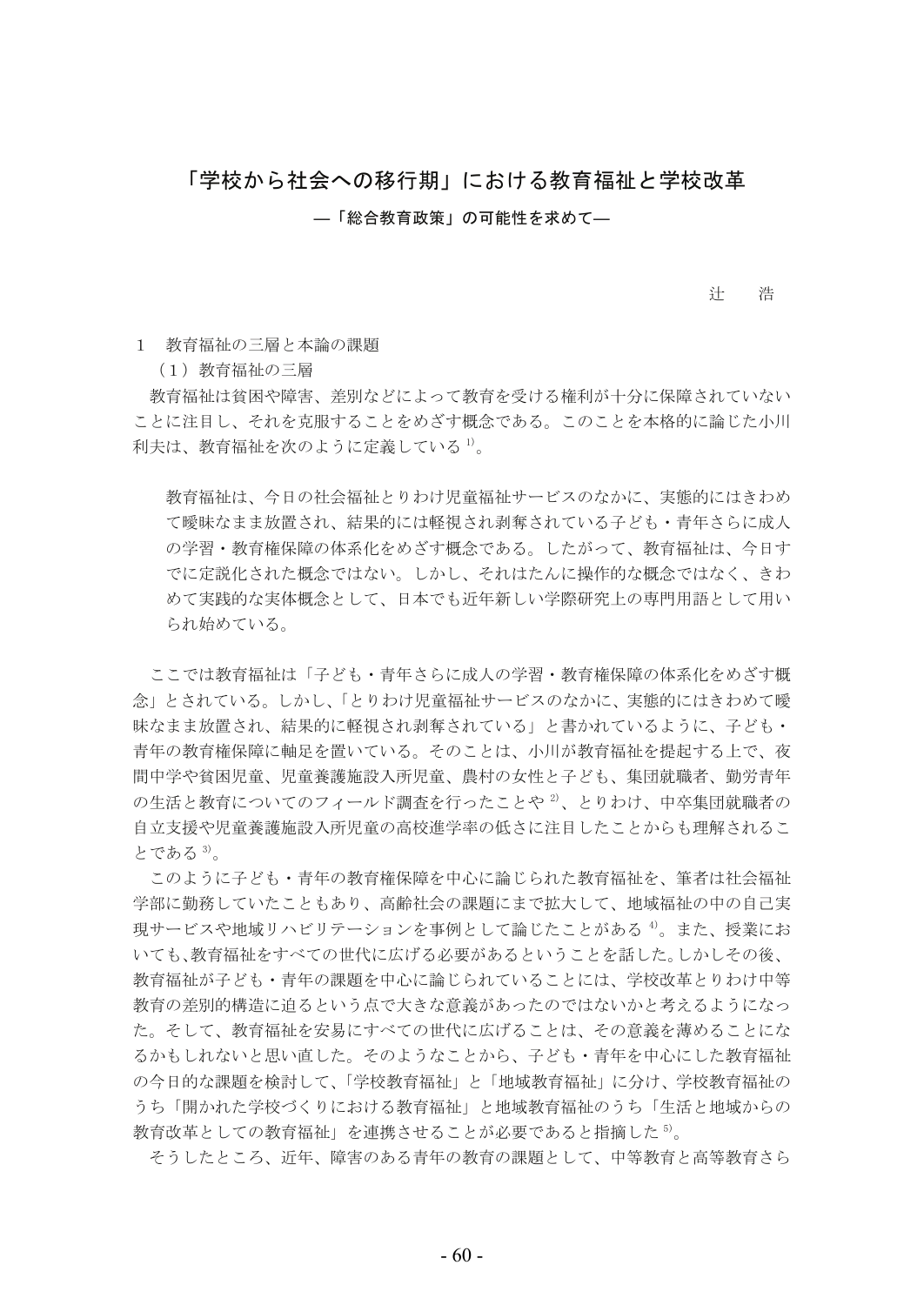には生涯学習を結びつけて、「学校から社会への移行期」という視点から実践が展開されて いることに出会った<sup>6</sup>。先に示した定義のように、教育福祉は「きわめて実践的な実体概 念として、日本でも近年新しい学際研究上の専門用語」となってきていることから、教育 と福祉を連携させる必要は指摘されてきたが、ここでは教育の中の中等教育と高等教育と 生涯学習を連携させて、「学校から社会への移行期」の学びのあり方への問題提起がなされ ている。このことを受け止めて、現時点で、筆者は教育福祉には次の三層があるのではな いかと考えている。

17 困難を抱えた子ども・青年が学校教育で十分に学べるようにする学校教育福祉 ②中等教育と高等教育と生涯学習さらには社会福祉もかかわった「学校から社会への 移行期」の教育福祉

3成人・高齢者が生活に必要な課題を学ぶ意欲と機会が保障される地域教育福祉

今日、ほぼすべての子どもが高校に進学し、大学と専門学校を合わせた進学率も80%を 超えている。しかし、このような高い進学率の一方で、不登校や中途退学、引きこもり、 新卒無業という状況が広がっている。また、進学率が高くなったとはいえ、不安定な状況 の中で学んでいる学生も多く、雇用のあり方が変化して社会に出るハードルも高くなって いる。そのような中で、「学校から社会への移行期」の教育が大きな課題になっている。

(2)「学校から社会への移行期」の教育福祉と総合教育政策

学校教育福祉には、在学中の子ども・青年の教育権保障にかかわるさまざまな課題があ り、地域教育福祉には、福祉的ニーズをもつ成人・高齢者の自己実現や主体形成という課 題がある <sup>7)</sup>。しかし本論では、中等教育と高等教育と生涯学習がかかわる「学校から社会 への移行期」の教育福祉について「総合教育政策」の可能性を考えることを課題とする。

2018 年の文部科学省の組織改編によって、「学校教育・社会教育を通じた様々な視点か ら教育政策全体を推進(立案・実施・評価・改善)する中核的機能」を担う総合教育政策 局が筆頭局として設置された。それまでの生涯学習局が廃止されたことにともなって、生 涯学習を独自に充実させることが難しくなり、学校を支援することに生涯学習の役割が限 定されることが懸念される一方で、初等中等教育局や高等教育局と連携して「総合教育政 策」として、これまでにない生涯学習を展開できる可能性もある。

また、今日、社会福祉の領域で、困難を抱えた人の自立が課題となり、教育への関心が 高まっている。その意味では、厚生労働省と文部科学省の連携という課題を俎上にあげる 必要がある。その時、文部科学省の側では、総合教育政策局が窓口となって、狭い意味で の生涯学習だけでなく、学校教育とも連携できる体制を整えておくことで、より有効な施 策をつくることができる。その意味でも、「学校から社会への移行期」の教育福祉を中等教 育と高等教育と生涯学習にまたがって構築していく必要がある。

ところで、「学校から社会への移行期」とは、高校から大学そして社会人になって間もな い時期のことであり、年齢的には15歳くらいから30歳くらいの期間をさす。もちろんこ の期間には個人差があり、たとえば、障害があったり、不適切な養育環境で育ったりした 場合には、移行により多くの時間がかかることも考えられる。また、「学校から社会への移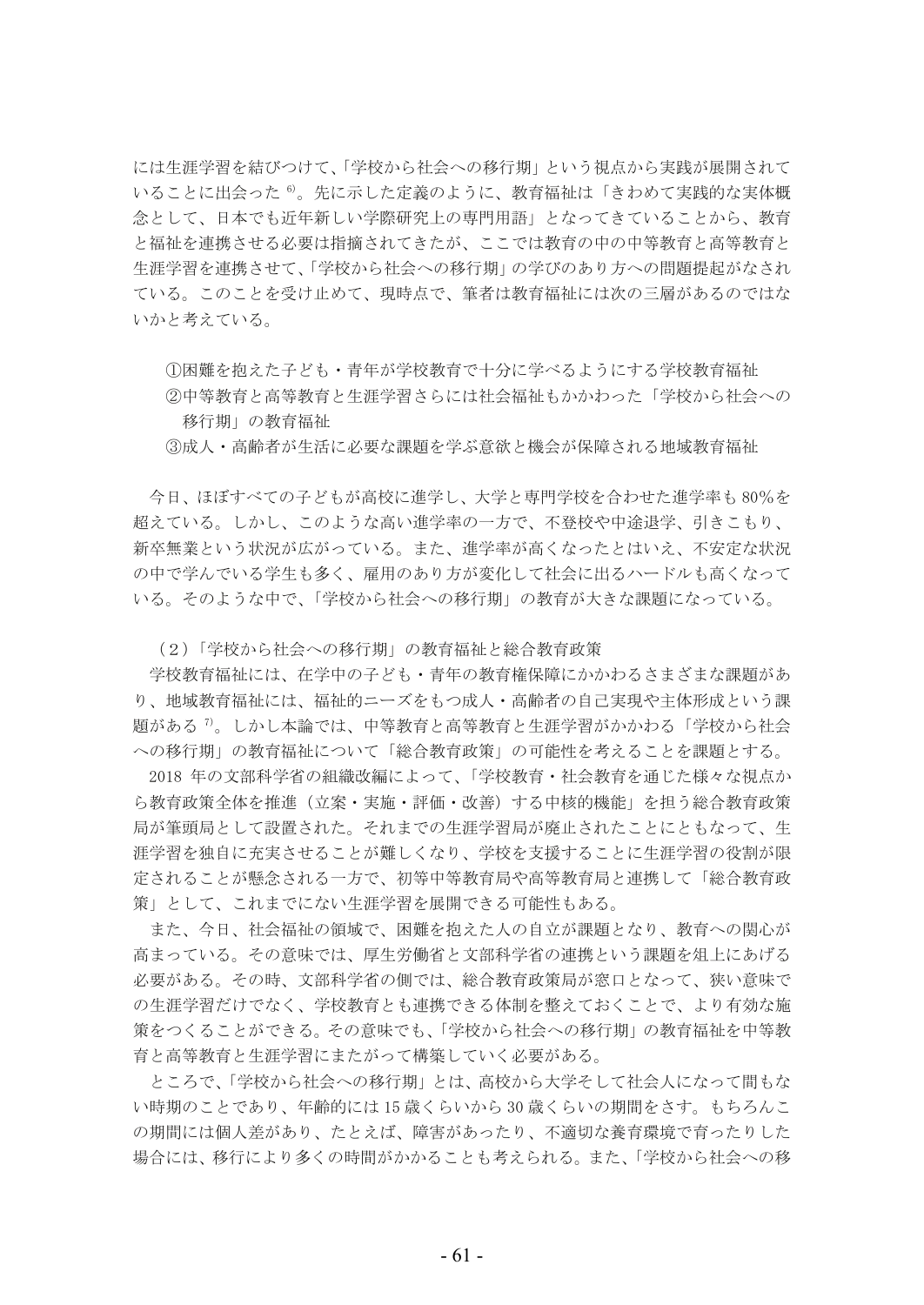行期」の教育福祉の課題は、次に述べるように多岐にわたるが、教育福祉論が注目してき た貧困と障害そして差別という問題を忘れてはならず、それらの問題が複合的になってい ることも見逃してはならない。

2 「学校から社会への移行期」の教育福祉と総合教育政策の課題

(1) 不登校・高校中退者の学び直しの支援

「学校から社会への移行期」の学習という点では、まず、不登校や高校中退の人たちの 学び直しの支援がある。今日の日本社会では、高校卒業という学歴は、社会に出るための 最低限のものであり、それがあることで、大学や専門学校で学ぶ道も開ける。そのような ことから、高校を中退しても高校卒業という学歴は得たいと思い直す人は多く、若者支援 の場で高校での学び直しをすすめられる人もいる<sup>8)</sup>。

このことにこたえるために、高校を卒業していない人の学力を証明するものとして、高 等学校卒業程度認定試験がある<sup>9</sup>。この試験は一定の学力がある人にとっては、合格する ことは比較的容易であるが、低学力の人にとっては難しいものになっている。そして、こ の試験に合格しても、自分の進路に合わせた大学や学部に進むための学力を身につけたい 場合に、高校を辞めてしまうとそれが難しいという問題がある。このようなことに対して、 総合教育政策として取り組むべき課題がある。

また、不登校や中退を経験した後、通信制の高校に通う人の場合、一人では勉学が続か ないので、日常的に通えるサポート校を利用することがある。しかしサポート校は利用料 が高い上に、交通費の負担も大変である。通信制高校は学校教育だけれど、サポート校は 学校教育ではないことを考えると、生涯学習を含む総合教育政策としてこのことに取り組 か必要がある<sup>10)</sup>。

さらに、義務教育を終えていない人のための夜間中学や自主夜間中学のことを考える必 要がある。かつては、夜間中学には貧困の中で学校に行けなかった人や朝鮮半島から来た 人、軽度の障害のある人が通っていたが、今日では、新しく日本に来た外国人や学力が身 についていないにもかかわらず形式的に中学校を卒業したことになっている人たちが通う ことが増えてきている。正規の夜間中学は学校教育であるのに対して、ボランティアで運 営されている自主夜間中学は社会教育・生涯学習である。義務教育機会確保法の成立によ って、夜間中学が各県に1校は設置することがめざされているが、まだ設置されていない ところが多い。また、夜間中学が設置されても、それが遠方であれば通うことができない。 そのようなことから、自主夜間中学での学習成果を正規の夜間中学で認めていくような仕 組みをつくることが求められている 11)。

(2) 不安定な状態で卒業する生徒の居場所の利用体験

高校に在学している生徒や卒業していく生徒にも課題がある。雇用のあり方が変わり、 今日、大学や専門学校に進学しない生徒の中には、就職が決まらない状態で卒業していく ことがある。また、劣悪な労働条件の中で転職をくり返したり、仕事を失ったりすること もある。そのような青年の中には、自分がどう歩んできてこれからどうすることができる のかという「自己の物語」を描くことが難しい場合がある。それだけに、このような青年 を支援するためには、「自己の物語」が描けるように、断片的に経験していることをつな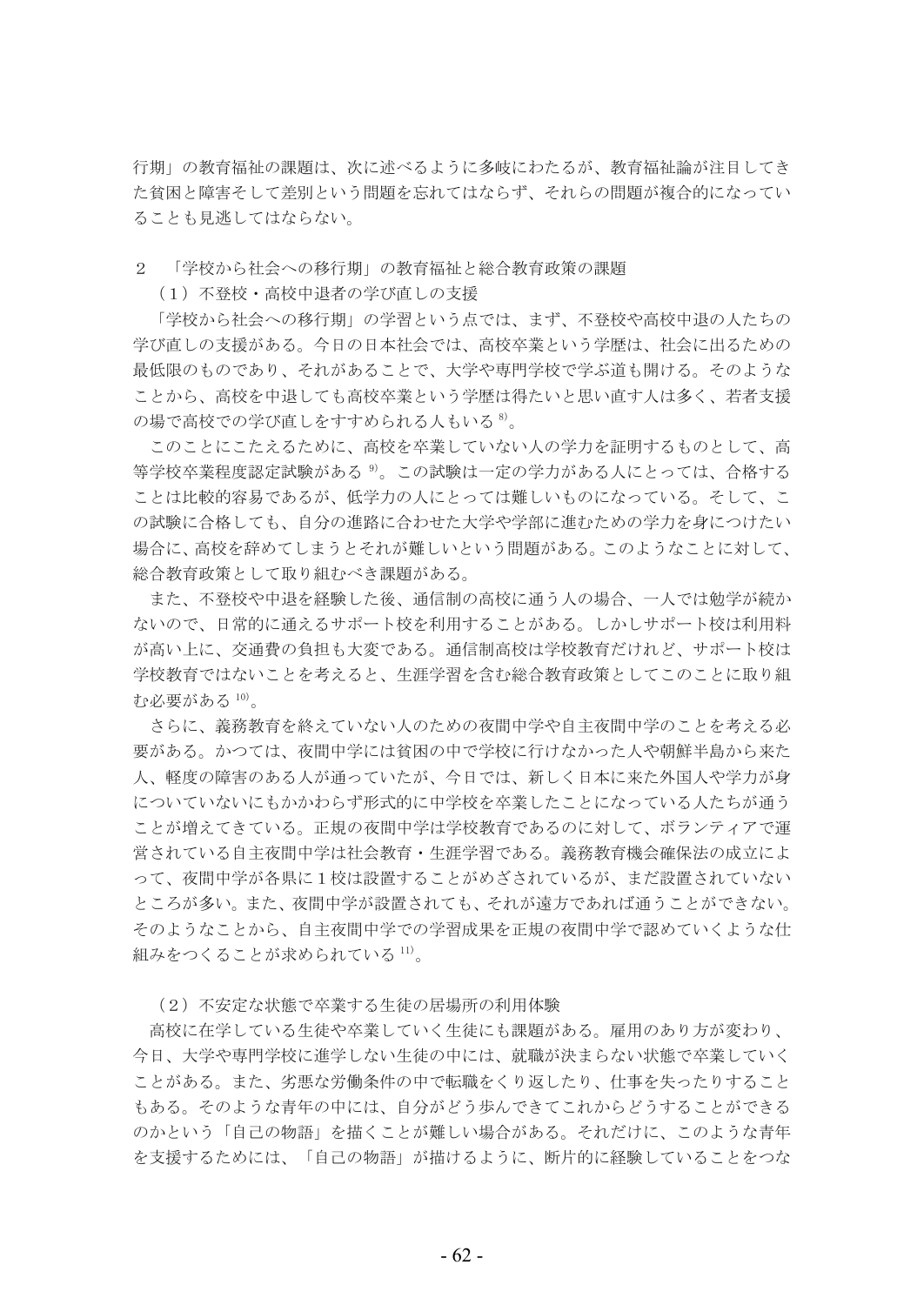いでいくことが必要である12)。

また、困難を抱えた青年を支援する「場」は、一人ひとりの存在をかけがえのないもの として受け止めつつ、必要な専門的な支援も行っていくという難しい課題に取り組む必要 がある。このようなことを担う専門職養成がドイツなどでは「社会教育学」の重要な課題 とされている <sup>13)</sup>。そして、海外の実践や制度にも学び、関係者が意見交換をしながら、青 年支援の新しいパラダイムづくりが行われている。そこでは、青年支援の「場」は、学校 でもなく福祉的支援でもない「第三の領域」であることが必要であり、ユニバーサル支援 とターゲット支援を組み合わせた専門家の丁寧なかかわりが必要であると提起されている  $14)$ 

このような青年支援を機能させるためには、高校と連携して不安定な状態で卒業してい く生徒をフォローすることが必要である。しかし、個人情報がどこかに集積され管理され るのは問題であり、学校から他の機関に個人情報を流してはいけない。このような中で、 最近いくつかの学校で設置されている「校内居場所カフェ」は有効である <sup>15)</sup>。在学中にこ のような場で、支援者とかかわり、悩みを打ち明けたり、相談をしたりする経験をするこ とで、卒業後に問題を抱えた時に、地域で活動している青年支援の場に自らつながる可能 性が高くなる。このように、校内カフェを開設している高校と青年支援の活動を行ってい るNPOなどが連携することで、不安定な状態で高校を卒業していく青年が救われるので はないかと考える。

(3) 知的障害のある人の在学期間の延長

特別支援学校高等部を卒業した後、就学の機会がほとんどない知的障害のある人のこと も考えられなければならない。知的障害の人を念頭において、これまで障害者青年学級が 社会教育の事業としてつくられてきたものの、「学校」というかたちで継続的に学ぶ機会が なかった。また、障害のある人にも大学での教育を経験してもらうために、いくつかの大 学でオープンカレッジを開設してきたが、これも年間を通して大学で学べるというもので はない。

そのような知的障害のある人たちが、18歳以降も「学校」というかたちで4年間学べる 機会をつくるために、NPO法人「学習障害児・者の教育と自立の保障をすすめる会」に よって、見晴台学園大学が2013年に開設された。ここでは、今日の障害児教育の考え方を 批判的にとらえて、知的障害のある人にも大学教育を提供して在学期間を延長し、「訓練主 義的」なキャリア教育ではない学びの豊かさが追求されている。そしてまた、障害のある 人を追い立ててきた「早期自立=早期就労論」を突破し、最終的な目標として、差別的な 障害者観から脱皮して「科学的・民主的な障がい者=人間観」の確立がめざされている 16)。

一方、特別支援学校に「専攻科」を設置したり、厚生労働省の「自立訓練(生活訓練) 事業」の枠内で学習や文化活動に取り組むことで、在学期間の延長をはかる動きがある。

「専攻科」とは、学校教育法で高校や大学の通常の課程に加えて、資格取得などのために 設置される課程として認められているものである。一般的にはあまり知られていないこの 制度を使って、障害のある人の18歳以降の学びの場づくりをめざしてきたのが、2004年 に発足した「全国専攻科 (特別ニーズ教育) 研究会」(全専研) である。専攻科は学校に設 置されるものなので、特別支援学校高等部や専修学校に設置され、NPOによって法定外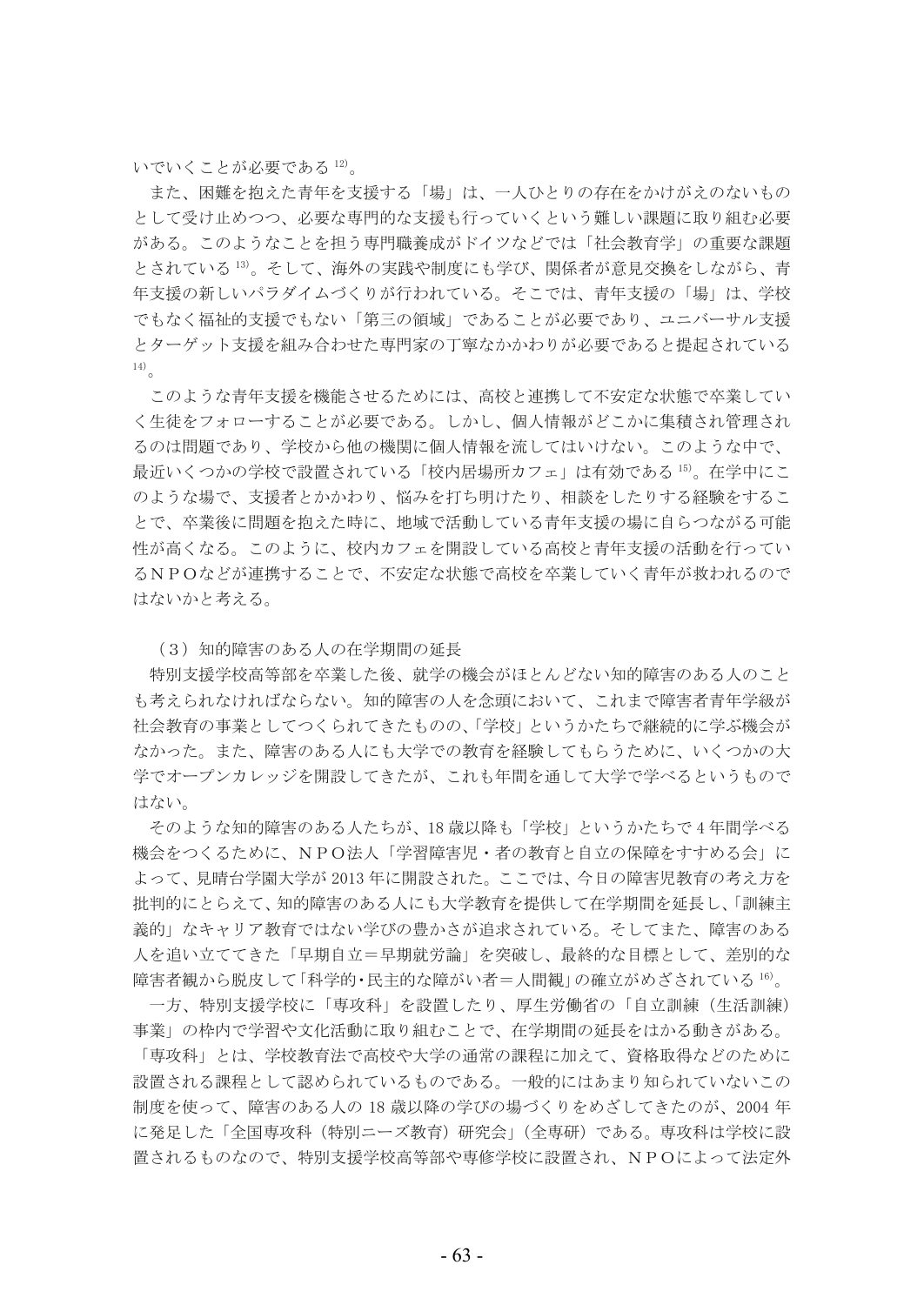で設置された学校にも設置されている。しかし、この仕組みを「自立訓練(生活訓練)事 業」として取り組みたいという要望が出され、厚生労働省も就労移行支援事業所で、学習 や文化活動にじっくりと取り組むことを認めることになった。そこでは、訓練を重視して 就労に追い込むのではなく、学習や文化活動を通して、自分の要求を大切にしながら、仲 間とともに育ちあうことがめざされている17)。

障害者青年学級やオープンカレッジに加えて、このような障害のある青年のための大学 づくりや専攻科設置の力が集まって、2016年に「全国障がい者生涯学習支援研究会」が発 足して、研究会と冊子の発行を行ってきている。また、文部科学省も障害者差別解消法の 制定や障害者権利条約の批准という状況の中で、「学校卒業後における障害者の学び促進 に関する有識者会議」を設置して、2018年から「学校卒業後における障害者の学びの支援 に関する実践研究事業」の委託をはじめた。そこでは、「学校から社会への移行期の学び」 が第一の視点とされており、第二の視点として「各ライフステージにおいて求められる学 び」が掲げられている18)。

このような文部科学省の委託事業は、大学や自治体、NPO、企業などが受託し、「学校 から社会への移行期の学び」に取り組むものもあれば、「各ライフステージにおいて求めら れる学び」に取り組むものもある。その中で、神戸大学では、知的障害のある青年に大学 教育を提供するための糸口として、聴講生制度を活用し、一般の大学生がメンターとして 活動する仕組みをつくっている 19)。

(4) 障害のある子どもの生涯学習の体験

国連が定めた障害者権利条約では、第24条で、初等教育や中等教育だけでなく高等教育 や職業訓練、成人教育、生涯学習で学ぶことができるようにすることが謳われている。ま た、現行の教育基本法では、第3条で「牛涯学習の理念」が明記され、第4条第2項で「教 育の機会均等」は障害のある人にも及ぶことが示されている。しかし、障害のある人の学 校外および卒業後の学習・文化・スポーツ活動は、まだ盛んとはいえない。その原因は、 社会教育の施設や団体にもあると思われるが、学校教育において、学校外および卒業後の 学習・文化・スポーツ活動について知る機会がないことも大きな原因であると思われる。

障害のある人たちが生涯学習を知るためには、特別支援学校において地域で行われてい る生涯学習の活動に参加することを推奨することが必要である。このことを意識して、文 部科学省から実践研究の指定を受けた愛知県春日井市では、「障害者の生涯学習実践研究 講座」を開設して、障害のある人の生涯学習を実践する人材養成をめざすとともに、市内 のサッカークラブとバドミントンサークルが障害のある子どものための講座を開催した。 そこには特別支援学校に通う生徒も参加して、学校以外にもスポーツができる機会がある ことを体験的に学ぶことになった。実践報告会で、この活動に参加した子どもはサッカー やバドミントンができた楽しかったという感想を述べたが<sup>20)</sup>、このような体験を通して、 特別支援学校を卒業した後に、地域の中でスポーツ活動に参加するようになることが期待 される。

(5) 大学·専門学校への進学を促進する生活保護制度の改正

「学校から社会への移行期」の重要な教育機関である大学や専門学校に家庭が貧困であ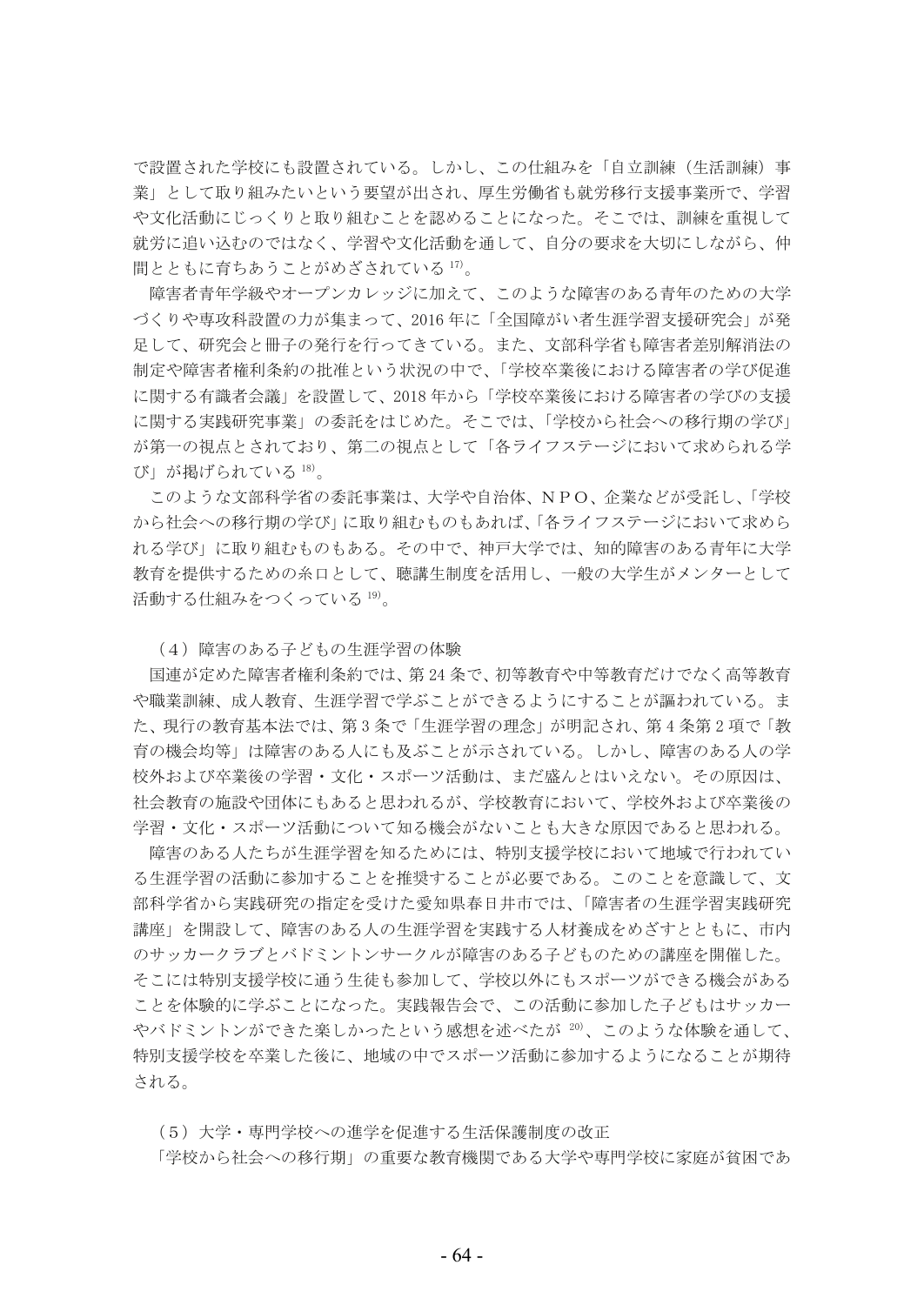るために進学できない青年も多い。貧困家庭を救済する生活保護制度には「劣等処遇の原 則」が働き、生活保護を受給していない世帯よりも高いレベルの生活をしてはならないこ とになっている。そのため、かつては高校進学において、進学した子どもを「世帯分離」 することを行ってきた。進学する子どもを生活保護の世帯から切り離すことで、劣等処遇 の原則との整合性をとってきたのである。

今日では、高校進学では「世帯分離」をする必要はなくなったが、大学や専門学校に通 う場合には、世帯分離をした上で何らかの奨学金を受給しなければならない。奨学金を受 給せずに大学や専門学校に通えるのであれば、世帯を共にして家計を支えることが求めら れるのである。

このように、世帯分離によって大学や専門学校に進学できるものの、その子どもが切り 離されたことで、家族に支給されてきた生活保護費が減額され、大学に進学した子どもは 生活費や医療費を自分で賄わなければならなくなる21)。その上、受給した奨学金は多くの 場合返還しなければならない。奨学金が給付でなく貸与であるために、奨学金の申請をた めらう学生が多いことが問題になっているが、生活保護世帯で育った学生は、その上に家 族の生活保護費が減額されるという問題も抱えることになる。また、そのような困難を乗 り越えて大学や専門学校を卒業しても、社会人として収入を得るようになると、親から経 済的な支援を求められることがあるかもしれないし、行政から生活保護の「補足性の原則」 を厳しく適用されると、扶養義務を負う者として経済的に支援することを求められるとい うことも考えられる。

このような生活保護制度が影を落としている子ども・青年の進学問題について、高校と 大学の関係者および教育行政は、福祉行政に対して改善を求めていく必要がある。

(6) 障害のある大学生の学習支援とキャリア教育

今日、身体障害や発達障害をもった人が大学に進学することも増えており、障害者差別 解消法が提起する「合理的配慮」が求められるようになっている。このことで、入学試験 において配慮がなされ、肢体不自由の学生のためにバリアフリー環境が整備され、視覚や 聴覚に障害のある学生のために情報保障を行うことが課題となっている。

このような中で、日本社会事業大学では、聴覚に障害のある学生への情報保障のために、 パソコンテイクのスタッフを養成し、聴覚障害のある学生が受講する授業に配置してきた。 スタッフは同大学の学生もいるが、養成講座を受講した地域住民もいる。大学が用意した 養成講座が住民の学習の場になり、そこで身につけた力で大学の教育を支えるという仕組 みがつくられている。そしてさらに、同大学では、視覚障害のあるエンジニアや聴覚障害 のある各方面の専門家との協議や授業実施を通して、セルフアドボカシープログラムを開 発して実証実験を行っている22)。

また、発達障害のある大学生の場合、学業成績がよくても就職活動でつまずくことが多 い。このことを解決するためには、大学の支援者が障害の特性を理解することや個人の状 況を把握することが必要だが、大学の中だけの支援には限界がある。ハローワークや若者 サポートステーションなど社会の中にある就労支援組織と連携する必要があり、さらに言 えば、インターンシップ先や就職先になるという点で、企業・事業所と連携することが必 要である。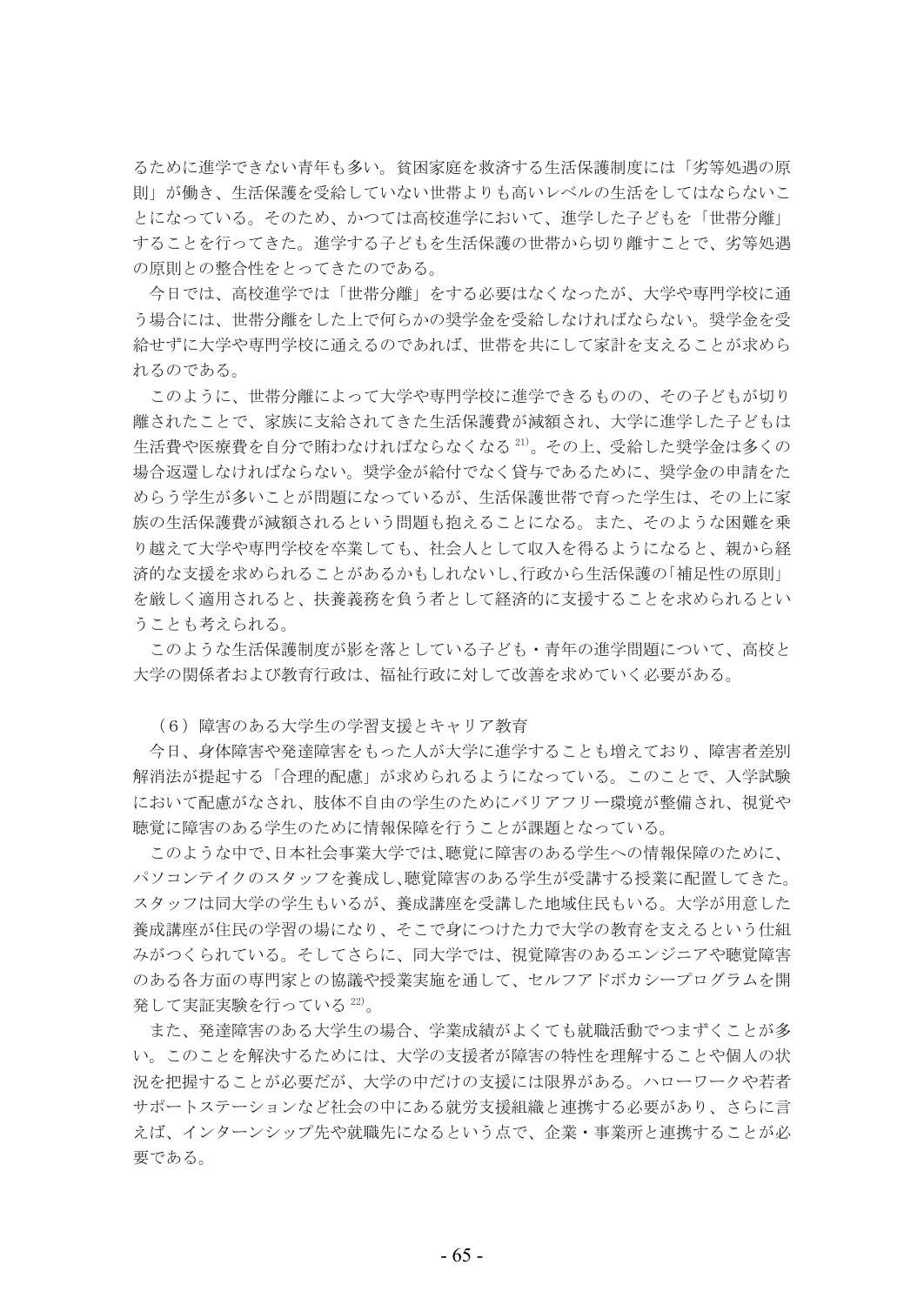このような中で、滋賀県では、社会福祉法人しが夢翔会の中に設けられている大津市発 達障害者支援センターがコーディネートして、県内の複数の大学、環びわ湖大学・地域コ ンソーシアム、滋賀県発達障害者支援センター、滋賀労働局、東近江圏域働き・暮らし応 援センターが協議の場を設け、大学と地域の連携を深めることが取り組まれている<sup>23)</sup>。

(7) 外国にルーツをもつ青年の自立支援

外国にルーツをもつ青年の「学校から社会への移行期」についても取り組む必要がある。 外国にルーツをもつ子どもの場合、日本語の修得や学力の形成、そして義務教育でないた めに不就学になる状況を改善することが必要である。このような子どもたちが働くことに なっていけば、低い年齢ではあるが「学校から社会への移行期」として支援する必要があ る。また、子ども期の困難を乗り越えて高校に進学し卒業を迎えようとする場合にも支援 が必要になる。

静岡県浜松市では、そのような問題意識から、外国にルーツをもつ生徒が多い県立の定 時制高校である浜名高校と磐田南高校で、「外国にルーツを持つ高等学校在籍者へのキャ リア支援研修」を行い、外国にルーツをもつ若者グループ (カラーズ) が将来を考えるた めの4回のワークショップを行っている。また、浜松大平台高校では、先輩外国人青年と 企業の人事担当者を講師とした「外国にルーツを持つ高校生のための就職応援セミナー」 が開催されている。そして、教育関係者と行政関係者、一般住民のために、浜松市外国人 学習支援センターが「外国にルーツを持つ青少年のキャリア支援を考える集い」を開催し ている 24)。

このような取り組みが、単に日本で就職するためのルールを知り、有効な方法を身につ けるだけでなく、外国にルーツをもつ者として、自らのアイデンティティと誇りをしっか りもてるようなものになることが青年期の教育課題として据えられなければならない。

3 「学校から社会への移行期」の教育福祉を梃子にした学校改革

(1) 高校や大学と地域教育福祉の連携

貧困や障害、差別によって教育を受ける権利が十分に保障されていない問題は、奨学金 制度の充実やスクールソーシャルワーカーの配置など、学校教育福祉の取り組みで解決で きるものと、社会の中で取り組まれている地域教育福祉の取り組みと連携することで解決 するものがある。「学校から社会への移行期」の課題は、学校教育福祉でも取り組まれる必 要があるが、高校や大学が地域教育福祉と連携した取り組みも必要である。

このことにかかわって、本論でこれまで述べてきた実践上の課題を列記すると次のよう なことがある。

- ・诵信制高校や高校卒業程度認定試験などの学び直しの機会や若者支援に関する情報提 供による中涂退学者の支援
- ・養護教諭やスクールソーシャルワーカー、校内カフェと若者の居場所や就労支援を行 っている団体が連携した不安定な状況の卒業生の支援
- ・生涯学習の機会としての大学開放や専攻科の柔軟な設置による知的障害のある人の在 学期間の延長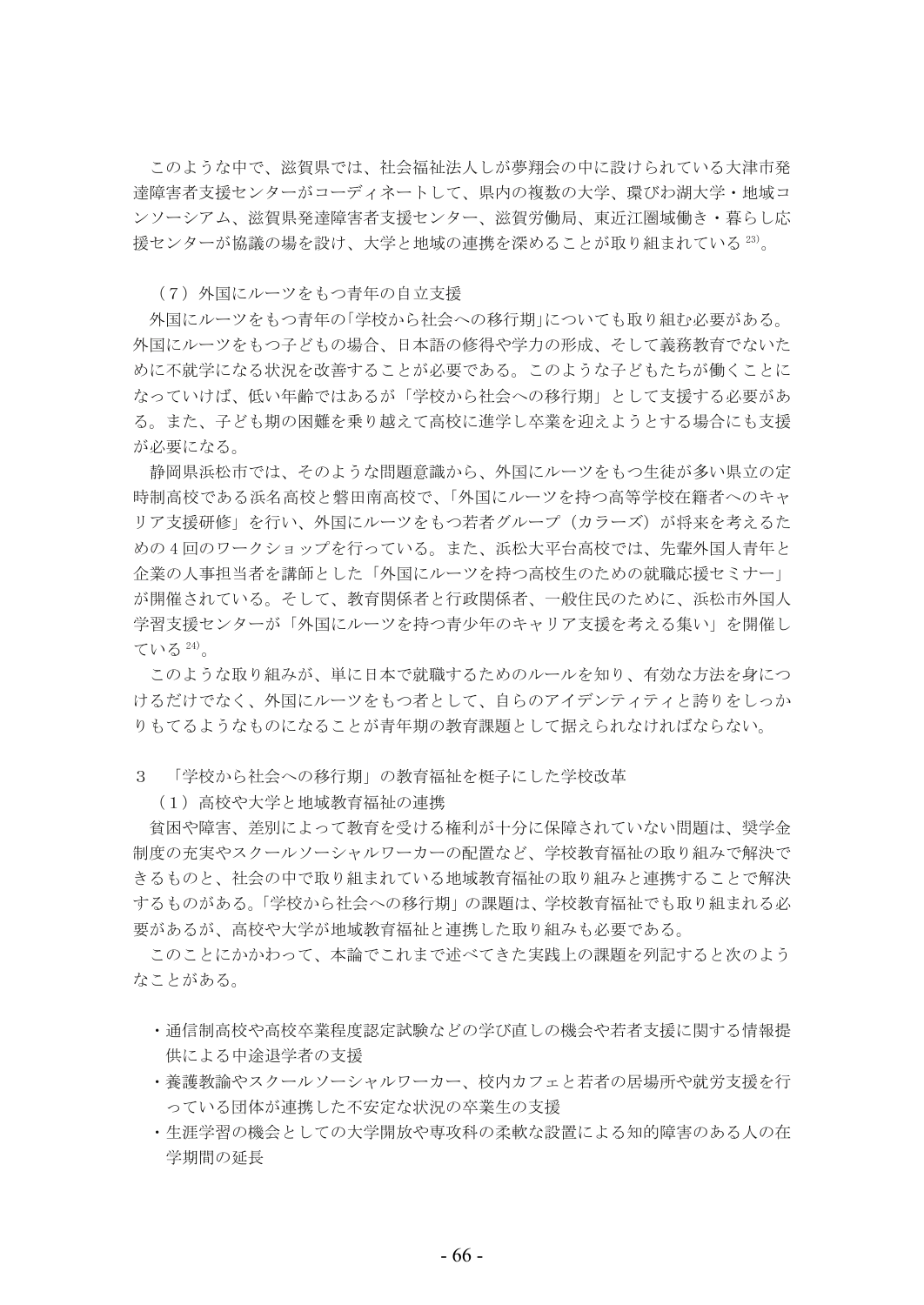- ・情報保障のスタッフ・ボランティアの養成と学校への配属による視覚障害・聴覚障害 のある学生の学習支援
- ・大学の就労支援と若者支援団体やハローワークとの連携による発達障害のある学生の 支援
- ・外国にルーツをもつ社会人との交流による外国にルーツをもつ青年が卒業するにあた っての支援

これらを実現させるためには生涯学習を所管している総合教育政策局が初等中等教育 局および高等教育局と連携することが必要である。このことは「縦割り行政」の中で簡単 なことではないかもしれないが、上記のような具体的な課題をめぐって協議することで連 携が可能になるのではないだろうか。教育福祉の取り組みは文部科学省と厚生労働省との 連携が必要だと言われるが、このように文部科学省の内部で連携して取り組むべき課題も ある。そして、文部科学省内の連携が取れていて、学校教育につながることが可能であれ ば、規模が大きな厚生労働省とも対等に協議できるのではないだろうか。

(2) 社会教育実践における教育福祉の拡大と学校教育へのアプローチ

教育福祉を梃子にした学校改革は、はじめから高校と大学と地域教育福祉が連携をめざ す取り組みもあれば、まずは社会教育が教育福祉に積極的に取り組むことで、学校がその ことを視野に入れた取り組みをはじめるということもある。

たとえば、次のような教育福祉の実践が公民館や図書館、博物館、スポーツセンターな どで取り組むことが考えられる。

- ・特別な支援を必要とする子どものための講座やクラブを社会教育施設で開設すること による学校外および卒業後の学習・文化・スポーツ活動の促進
- ・社会教育施設で行われているサークル活動での特別な支援を必要とする人の受け入れ の促進
- ・社会教育施設で活動している人たちによる障害のある人や外国にルーツのある人の学 びの場へのゲスト講師活動の促進
- ・社会教育施設で発達障害や障害と判定されにくい人、またその家族の交流の機会をつ くることから当事者組織への展開
- ・パラスポーツを通した特別な支援を必要とする人の社会参加の促進と特別な支援を必 要としない人との交流の促進
- ・社会教育施設で開設された自主夜間中学を分校と位置づけることによる夜間中学への 通学の促進

これらのことは、社会教育施設での教育福祉にかかわる実践であるが、このことによっ て、学校が特別な支援を必要とする子ども・青年の教育を地域教育福祉とかかわらせて展 開するようになる可能性が高まる。また、その過程で、特別な支援を必要とする人が学校 にいる時から生涯学習という考えと仕組みがあることを学ぶことになる。そのことで、特 別な支援を必要とする子ども・青年が卒業後の学習・文化・スポーツ活動のイメージをも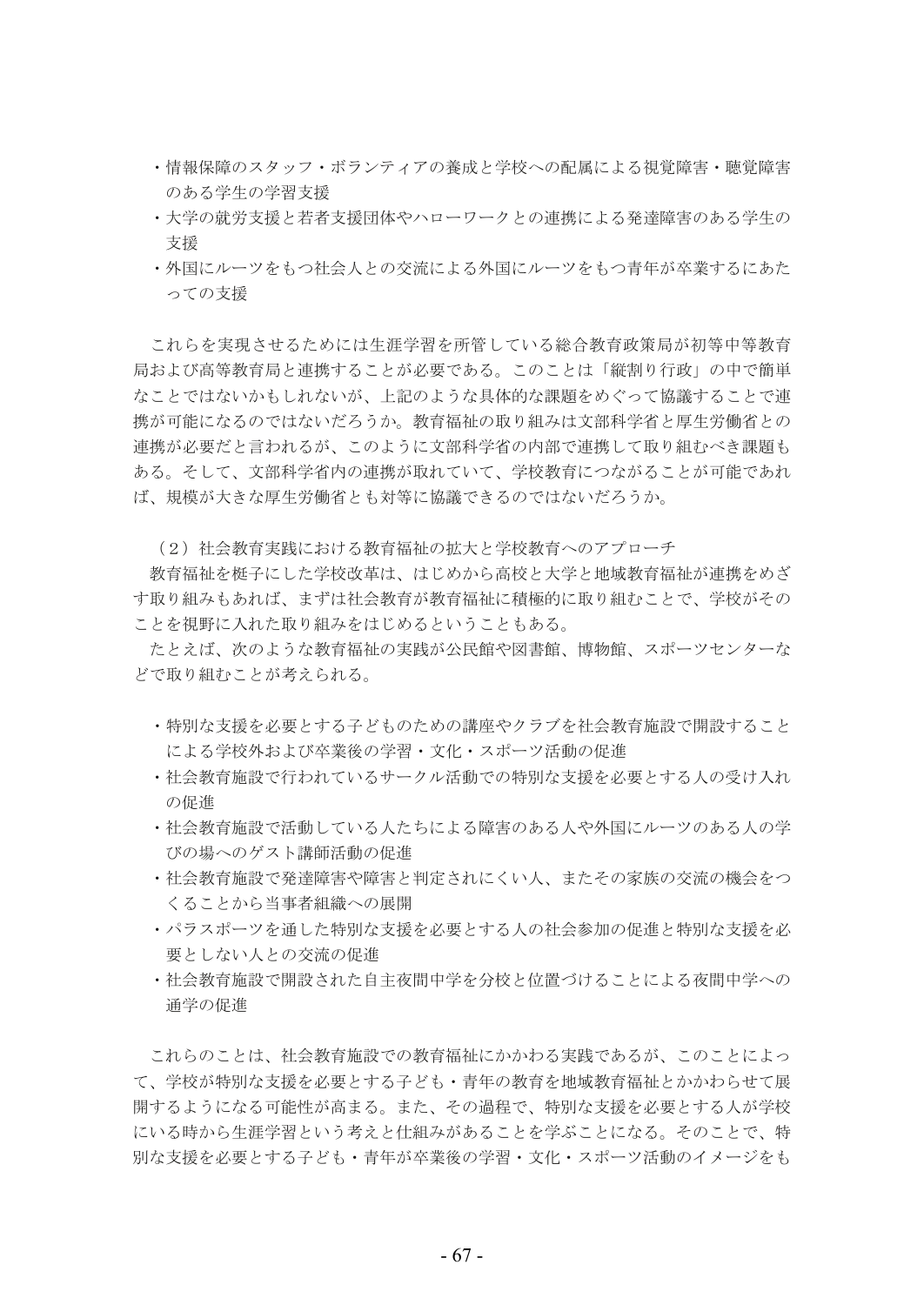てるようになり、それが生涯にわたる学習・文化・スポーツ活動の芽を育むことにつなが る。

(3) 豊かな「学校から社会への移行期」をすべての子ども・青年に

貧困や障害、差別などが原因で困難をかかえている人は、高校を卒業する時に社会への 移行の準備が整っていなかったり、社会に出てもつまずいたりするため、支援を得ながら やり直すことができる仕組みが必要である。そのために、学校と社会の双方から見守られ ることが必要であり、在学期間を延長することや大学・専門学校に進学した場合も支援が 必要である。また、学校時代に体験的に生涯学習について知ることも大切である。

ここで忘れてはならないことは、「学校から社会への移行期」の学びが働けるようになる ことや福祉や社会保障のサービスを使わなくてよくなるために行われているわけではない ということである。困難をかかえている人もそうでない人と同様に学習する権利を保障さ れ、幸福を追求する権利があるということである。その意味では、「学校から社会の移行期」 の学びは自立や就労に追い立てるものではなく、その時期を豊かに生きるためのものでな ければならない。

そして今日、「学校から社会への移行期」を個人主義や競争主義に席巻されて、豊かに生 きられない青年が増えている。その意味では、「学校から社会への移行期」を豊かにできる 教育システムをつくることは、明らかな困難を抱えている人たちだけの課題ではなくなっ てきている。むしろ、困難をかかえている人のための取り組みが、多くの青年を支え励ま す実践の糸口になっている。「学校から社会への移行期」における教育福祉は、特別な支援 を必要とする子ども・青年だけでなく、すべての子ども・青年にとって必要な学校改革の 視点となっている。

注

- 1)小川利夫「教育福祉」青木一・大槻健・小川利夫・柿沼肇・斎藤浩志・鈴木秀一・山住 正巳編『現代教育学事典』労働旬報社、1988年。
- 2)小川利夫『教育福祉の基本問題』勁草書房、1985年。
- 3)小川利夫・高沢武司編著『集団就職―その追跡研究―』明治図書、1967年。小川利夫・ 村岡末広・長谷川真人・高橋正教編著『ぼくたちの15歳―養護施設児童の高校進学問題 一』ミネルヴァ書房、1983年。
- 4)辻浩『住民参加型福祉と生涯学習―福祉のまちづくりへの主体形成を求めて―』ミネル ヴァ書房、2003年。
- 5)汁浩『現代教育福祉論–子ども·若者の自立支援と地域づくり––』ミネルヴァ書房、2017 年。
- 6)田中良三・藤井克徳・藤本文朗編著『障がい者が学び続けるということ―牛涯学習を権 利として―』新日本出版社、2016年。田中良三・大竹みちよ・平子輝美/法定外 見晴台 学園大学編著『障がい青年の大学を拓く―インクルーシブな学びの創造―』クリエイツ かもがわ、2016年。田中良三・國本真吾・小畑耕作・安達俊昭/全国専攻科(特別ニー ズ教育)研究会編著『障がい青年の学校から社会への移行期の学び―学校・福祉事業型 専攻科ガイドブックー』クリエイツかもがわ、2021年。